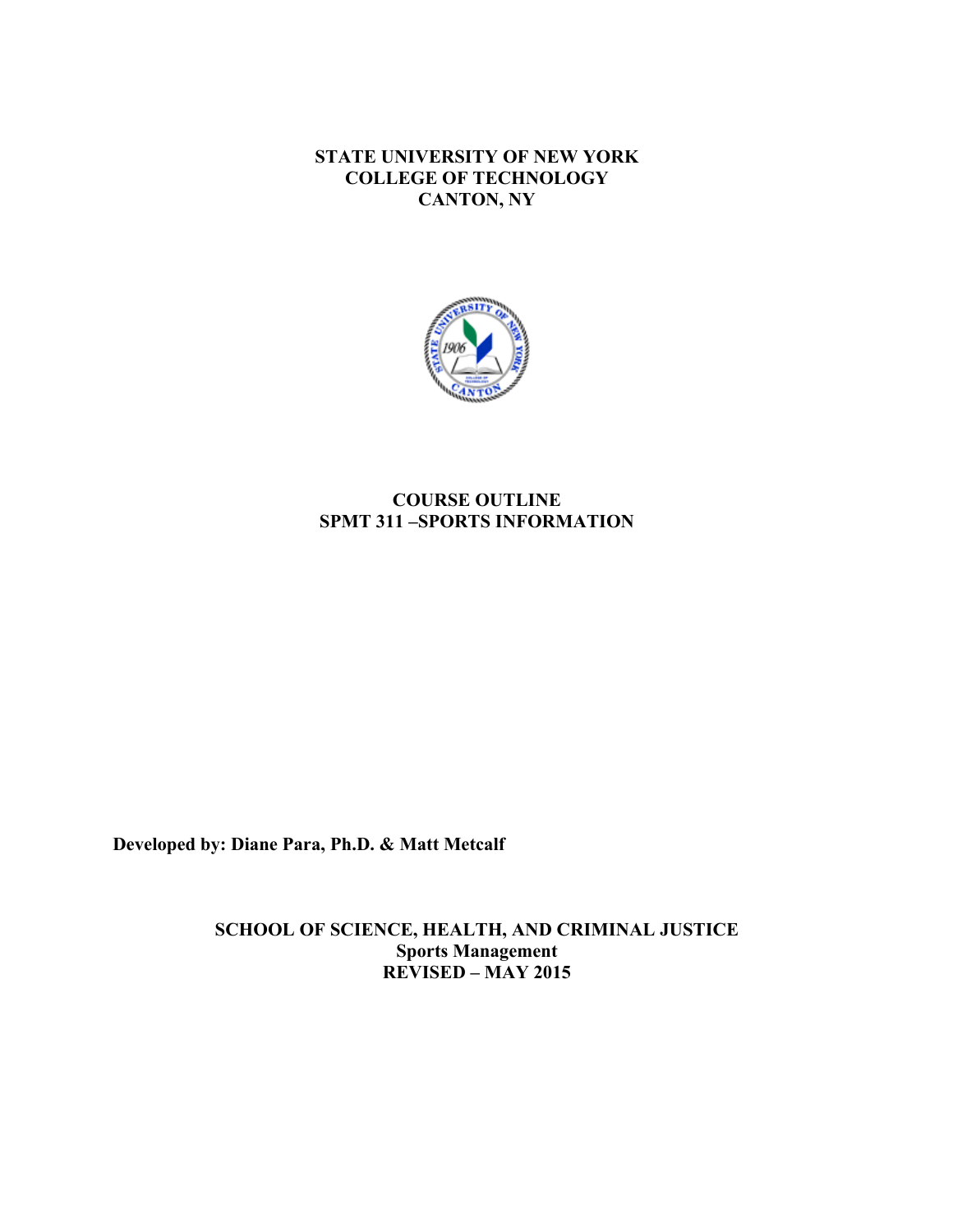## **SPMT 311: SPORTS INFORMATION**

- **A. TITLE:** Sports Information
- **B. COURSE NUMBER:** SPMT 311
- **C. CREDIT HOURS:** 3
- **D. WRITING INTENSIVE COURSE:** N
- **E. COURSE LENGTH:** 15 weeks
- **F: SEMESTER(S) OFFERED:** Fall/Spring
- **G. HOURS OF LECTURE, LABORATORY, RECITATION, TUTORIAL, ACTIVITY:** Three lecture hours per week.
- **H. CATALOG DESCRIPTION:** This course is designed to introduce students to the working elements of an effective sports information office in a college setting. Students will learn the techniques and strategies used by sports information professionals for management, digital sports photography, and social media. Students will also be effective communication including writing, publications, wed site design and introduced to the various technologies and software widely used in sports information.

## **I. PRE-REQUISITIES/CO-COURSES:**

 a.) Pre-requisites: (SPMT 101) Foundations of Sports Management, or permission of instructor

b.) Co-requisites:

#### **J. GOALS (STUDENT LEARNING OUTCOMES): By the end of this course, the student will be able to:**

| <b>Course Objective</b>                                | <b>Institutional SLO</b> |
|--------------------------------------------------------|--------------------------|
| a. Explain the purposes and objectives of an effective | 2. Crit. Thinking        |
| sports information office                              | 3. Prof. Competence      |
| b. Describe the many roles of a sports information     | 2. Crit. Thinking        |
| professional in a college setting and understand the   | 3. Prof. Competence      |
| competencies needed to be an effective sports          |                          |
| information professional                               |                          |
| c. Write and proofread the various techniques used     | 1. Communication         |
| for communication including press releases, feature    | 2. Crit. Thinking        |
| stories, and game summaries using APA, Associated      | 3. Prof. Competence      |
| Press Stylebook, appropriate language, and             |                          |
| grammatical accuracy to achieve consistency and        |                          |
| credibility.                                           |                          |
| d. Describe the use and application of social media in | 2. Crit. Thinking        |
| the sports information and examine the challenges      | 3. Prof. Competence      |
| social media presents for the sports information       |                          |
| professional                                           |                          |
| e. Explain and interpret statistics in sports and      | 1. Communication         |
| statistical software used in sports information        | 2. Crit. Thinking        |
|                                                        | 3. Prof. Competence      |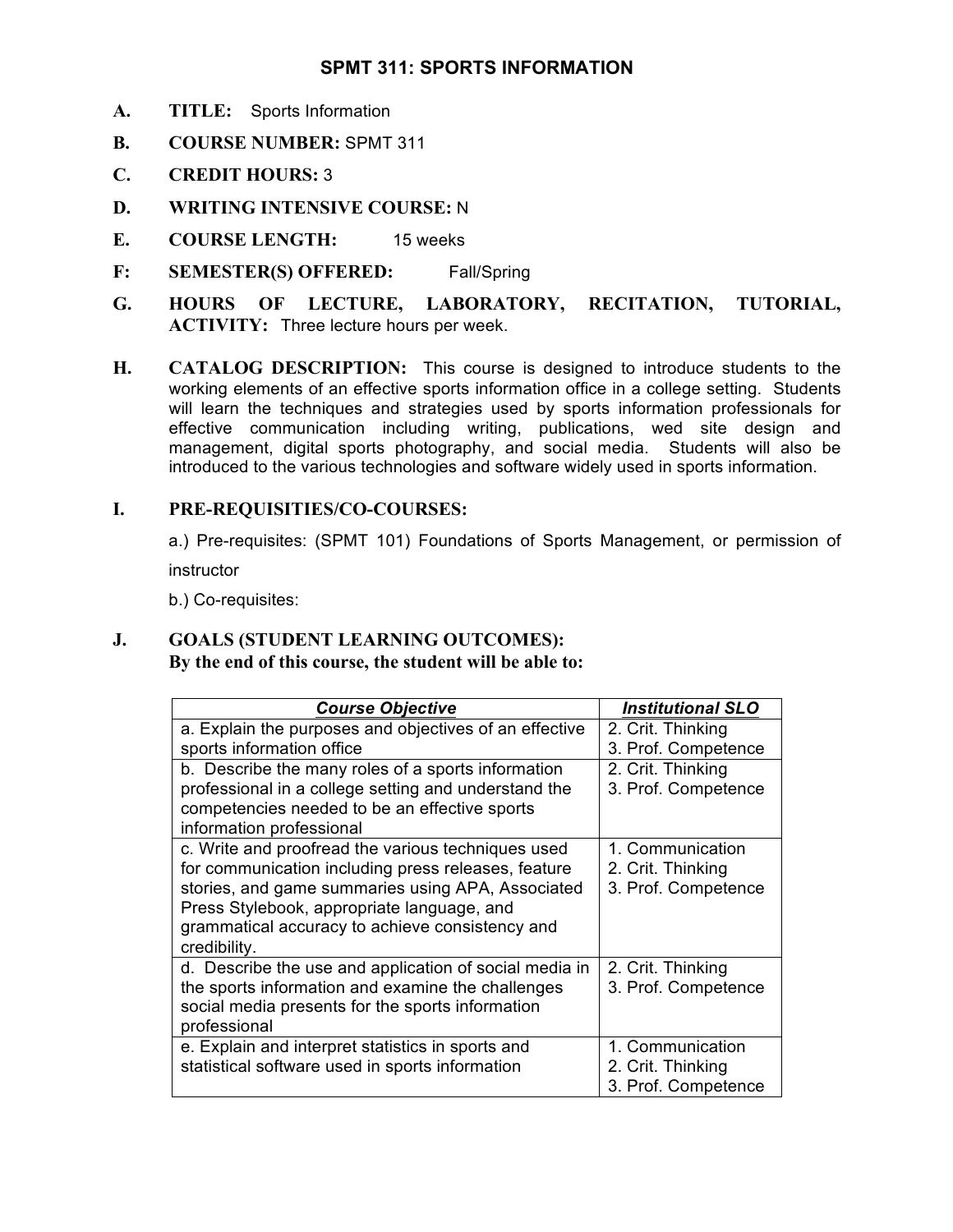## **K. TEXTS: NONE**

- **L. REFERENCES:** APA Style Guide, Associated Press Stylebook
- **M. EQUIPMENT:** Technology Enhanced Classroom

## **N. GRADING METHOD:** A-F

## **O. MEASUREMENT CRITERIA/METHODS:**

- Written assignments
- Group projects
- In class activities and discussions

## **P. DETAILED COURSE OUTLINE:**

## **I. Introduction and Overview**

- a**.** Discussion of course expectations, objectives and outcomes
- $h$  information office Introduction to the profession and purposes of a modern sports
- C. What is the role of a sports information director

#### **II. Writing Game Stories**

- a. Discuss the inverted pyramid of writing
- b. Discuss headlines, lead paragraphs, and the body of a release
- c. Discuss how to interpret a box score
- c. Discuss positive writing in sports information

#### **III. Writing Game Previews**

- a. Discuss the need for game previews
- b. Generate a list of items to be included in a game preview

## **IV. Writing Feature Stories**

- a. Discuss various techniques to writing feature stories
- b. Discuss various techniques to writing leads for feature stories
- c. Generate a list of questions when interviewing for a feature story

## **V. Desktop Publishing**

- a. Discuss the need for desktop publishing
- b. Discuss how desktop publishing has changed
- $c_{\cdot}$ Demonstrate Photoshop and generate in class projects

## **VI. Analyzing and Designing Organizational Media**

- a. Effective flyers
- b. Game programs
- c. Media guides
- d. Brochures
- e. Special event publications

## **VII. Statistics in Sports**

- a. Introduction to Statcrew, the most widely used statistical software
- b. Hands on application of Statcrew using in-class demonstrations